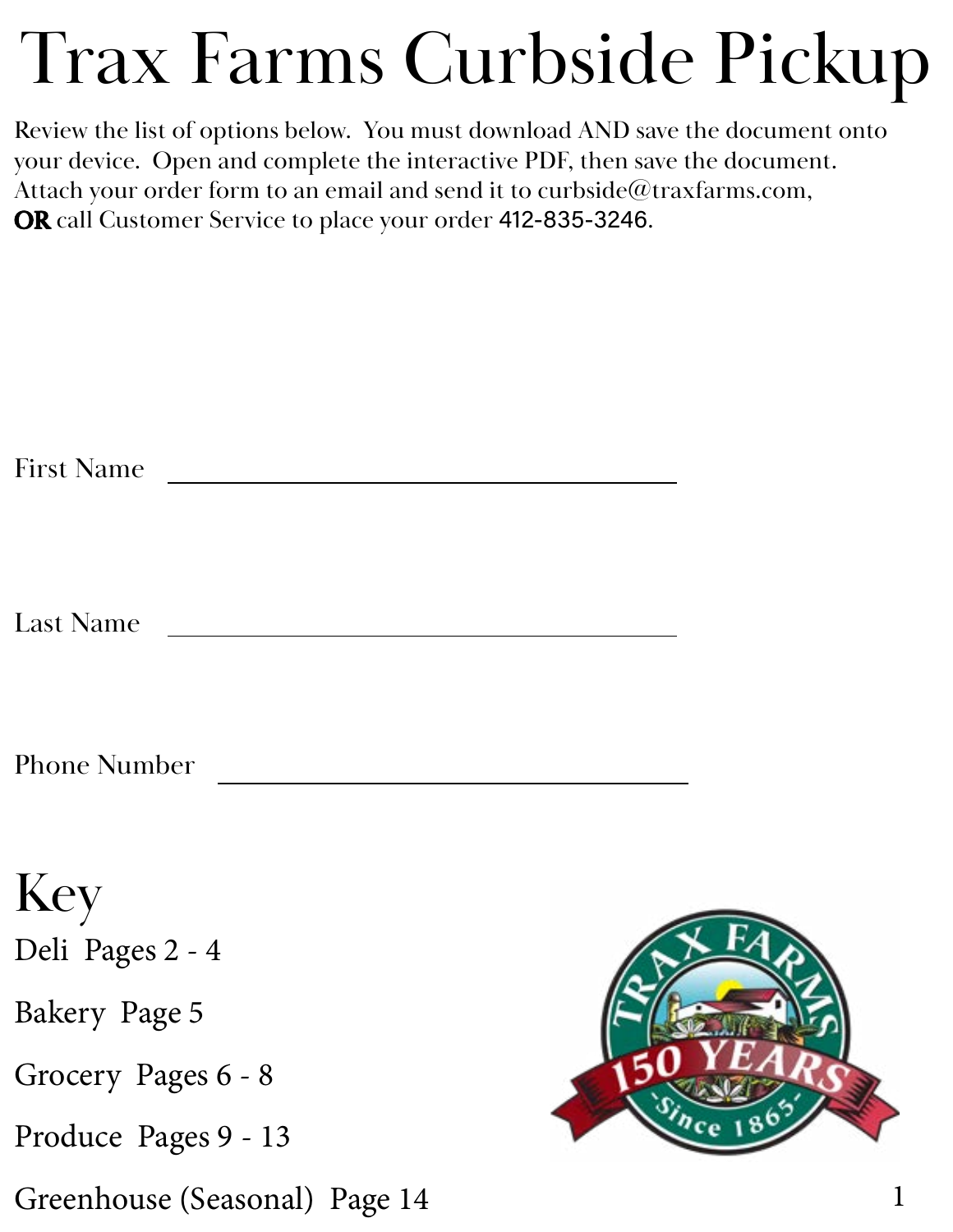# Deli

| Albert's Home Baked Ham                              | \$8.99 lb  | Quantity |  |
|------------------------------------------------------|------------|----------|--|
| Isaly's Chopped Ham                                  | \$5.99 lb  | Quantity |  |
| Boar's Head Oven Gold Turkey                         | \$11.99 lb | Quantity |  |
| <b>Eckrich Hard Salami</b>                           | \$8.99 lb  | Quantity |  |
| Yoder's Mozzarella Fancy Shred Cheese 8oz pkg \$2.99 |            | Quantity |  |
| Land O'Lakes Yellow American Cheese                  | $$7.99$ lb | Quantity |  |
| <b>Bella Francisco Domestic Provolone</b>            | $$7.99$ lb | Quantity |  |
| <b>Pearl Valley Domestic Swiss</b>                   | $$8.99$ lb | Quantity |  |
| Boar's Head Vermont Cheddar                          | \$10.99 lb | Quantity |  |
| Boar's Head Honey Maple Ham                          | \$10.99 lb | Quantity |  |
| Boar's Head Sliced Pepperoni 6oz pkg                 | \$4.99     | Quantity |  |
| Albert's Bun Length Franks 16oz pkg                  | \$4.49     | Quantity |  |
| Albert's Skinless Kielbasa 14oz pkg                  | \$5.99     | Quantity |  |
| <b>Cole Slaw</b>                                     | $$4.99$ lb | Quantity |  |
| Linguini Salad                                       | \$5.99 lb  | Quantity |  |
| Ham Salad                                            | $$7.99$ lb | Quantity |  |
| Chicken Salad                                        | \$8.99 lb  | Quantity |  |
| Potato Salad                                         | \$4.99 lb  | Quantity |  |
| Macaroni Salad                                       | \$4.99 lb  | Quantity |  |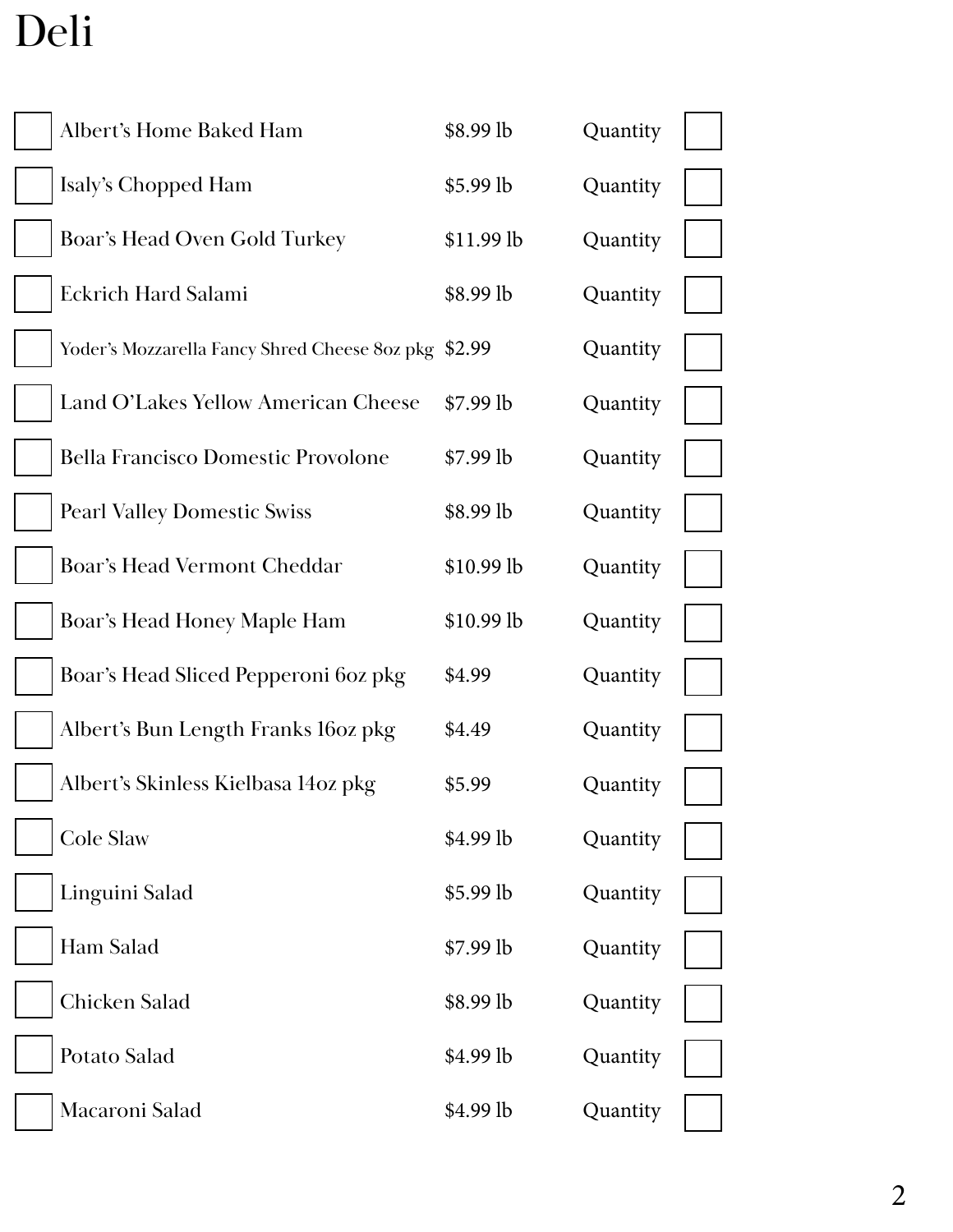| Grade A Large Eggs - Dozen            | \$3.79 | Quantity |  |
|---------------------------------------|--------|----------|--|
| <b>Troyer Salted Butter 160z pkg</b>  | \$3.99 | Quantity |  |
| Schneider's Orange Juice 59oz         | \$3.79 | Quantity |  |
| Schneider's Milk 2% - Gallon          | \$4.05 | Quantity |  |
| Schneider's Milk 2% - 1/2 Gallon      | \$2.29 | Quantity |  |
| Schneider's Milk Vitamin D - Gallon   | \$4.25 | Quantity |  |
| Schneider's Milk Vitamin D - ½ Gallon | \$2.49 | Quantity |  |
| Schneider's Milk Skim - Gallon        | \$3.85 | Quantity |  |
| Schneider's Milk Skim - ½ Gallon      | \$2.19 | Quantity |  |
| Schneider's Half & Half - Quart       | \$3.49 | Quantity |  |
| Schneider's Half & Half - Pint        | \$1.95 | Quantity |  |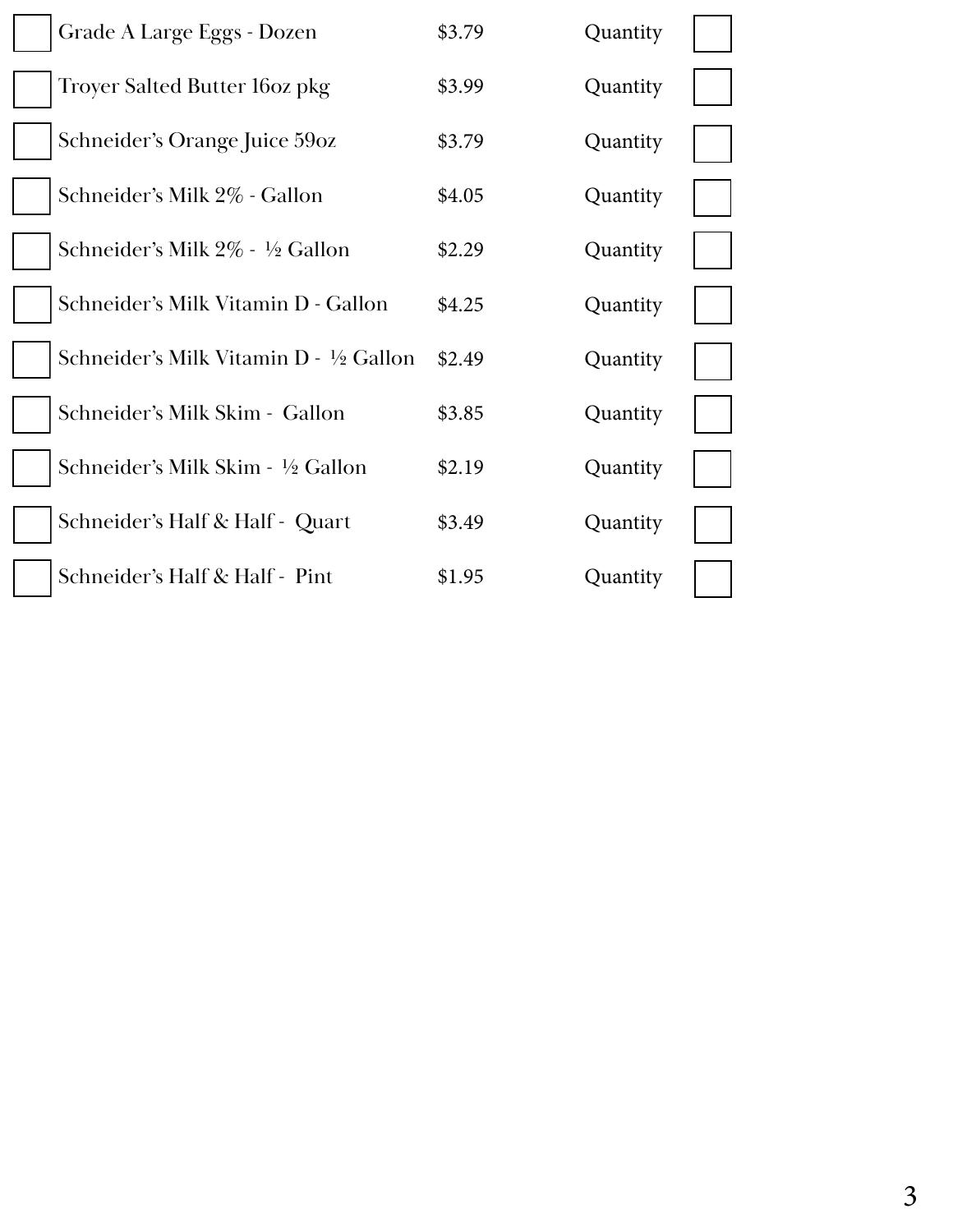#### Country Style Gourmet Handmade Pizza



#### Sandwiches



| <b>Trax Club - Toasted</b> | \$7.99 | Quantity |
|----------------------------|--------|----------|
| Farm House Sandwich        | \$7.99 | Quantity |
| Italian Hero               | \$7.99 | Quantity |
| <b>Country Hoagie</b>      | \$7.99 | Quantity |

#### Soup of the Day

| Chicken Noodle Soup - Available Daily    | 16oz - \$4.99 Ounces |  |
|------------------------------------------|----------------------|--|
|                                          | 32oz - \$7.99 Ounces |  |
| Stuffed Pepper Soup - Available Tuesdays | 16oz - \$4.99 Ounces |  |
|                                          | 32oz - \$7.99 Ounces |  |
| Lobster Bisque Soup - Available Fridays  | 16oz - \$4.99 Ounces |  |
|                                          | 32oz - \$7.99 Ounces |  |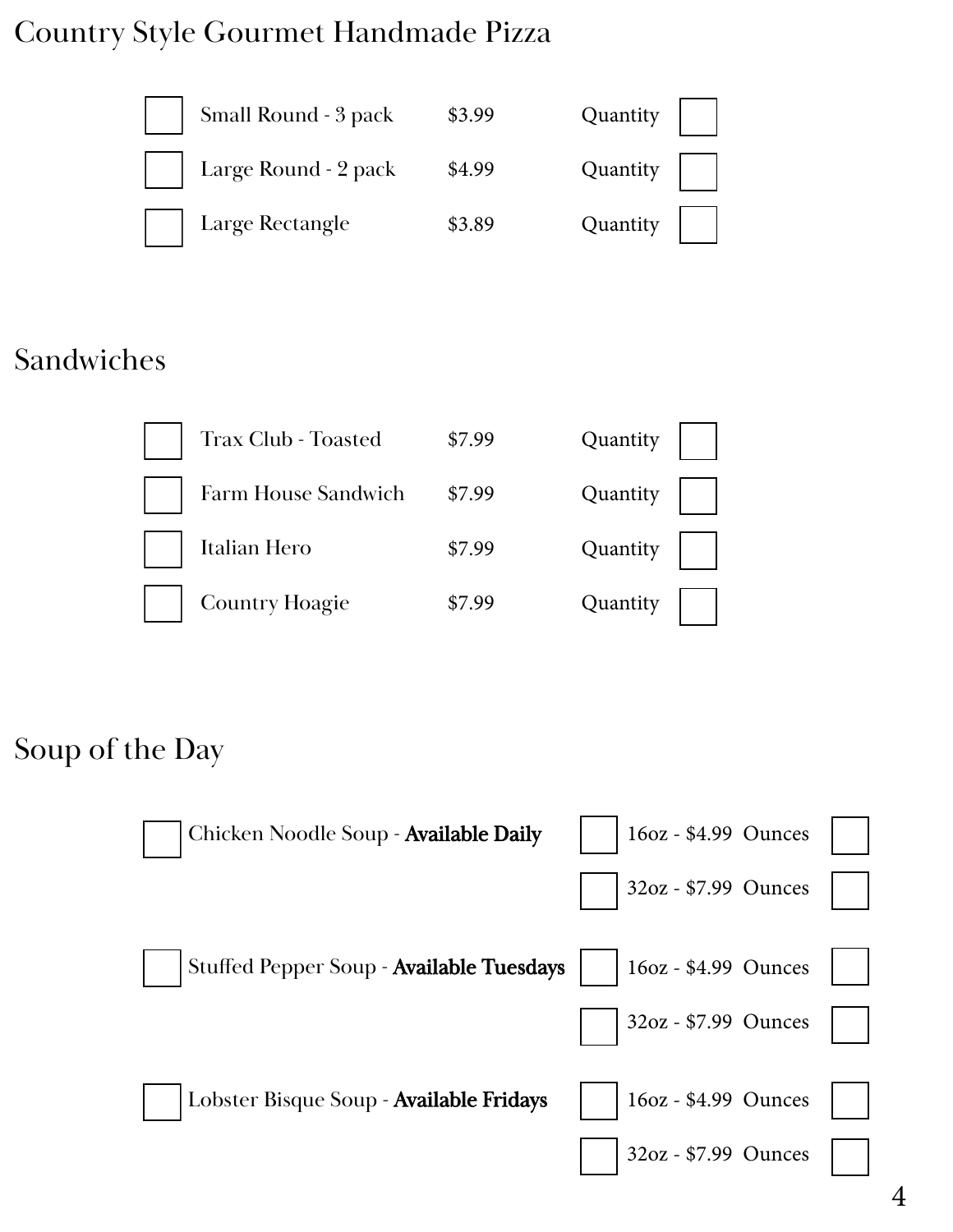## Bakery

| <b>Butter Cookies - 10 Pack</b>                                                             | \$5.29 | Quantity |  |
|---------------------------------------------------------------------------------------------|--------|----------|--|
| Jenny Lee Cinnamon Swirl Bread 180z                                                         | \$4.99 | Quantity |  |
| Zucchini Seasonal Homemade Bread                                                            | \$4.99 | Quantity |  |
| Cinnamon Seasonal Homemade Bread                                                            | \$4.99 | Quantity |  |
| Banana Nut Seasonal Homemade Bread                                                          | \$4.99 | Quantity |  |
| <b>Chocolate Chip Cookies - Dozen</b>                                                       | \$4.99 | Quantity |  |
| Peanut Butter Cookies - Dozen                                                               | \$4.99 | Quantity |  |
| <b>Brownie Cookies - Dozen</b>                                                              | \$4.99 | Quantity |  |
| Hershey's Almond Joy - $1/2$ Dozen                                                          | \$6.59 | Quantity |  |
| <b>Oatmeal Raisin - Dozen</b>                                                               | \$5.19 | Quantity |  |
| Mini Gobs Vanilla - 6 Per Container                                                         | \$3.99 | Quantity |  |
| Mini Gobs Chocolate - 6 Per Container                                                       | \$3.99 | Quantity |  |
| Large Gob - Vanilla                                                                         | \$1.99 | Quantity |  |
| Large Gob - Chocolate                                                                       | \$1.99 | Quantity |  |
| Split Top Sandwich Rolls - 4 Per pkg                                                        | \$2.49 | Quantity |  |
| Hamburger Buns – 8 Per pkg                                                                  | \$3.29 | Quantity |  |
| Hot Dog Buns $-8$ Per pkg                                                                   | \$2.99 | Quantity |  |
| Pepperoni Rolls 30 - 35 oz / 4 in x 4 in<br>Pepperoni roll orders must be placed by 2:00pm. |        |          |  |
|                                                                                             |        |          |  |

5 Pepperoni Rolls 10 Pepperoni Rolls \$20.00 \$40.00 Quantity Quantity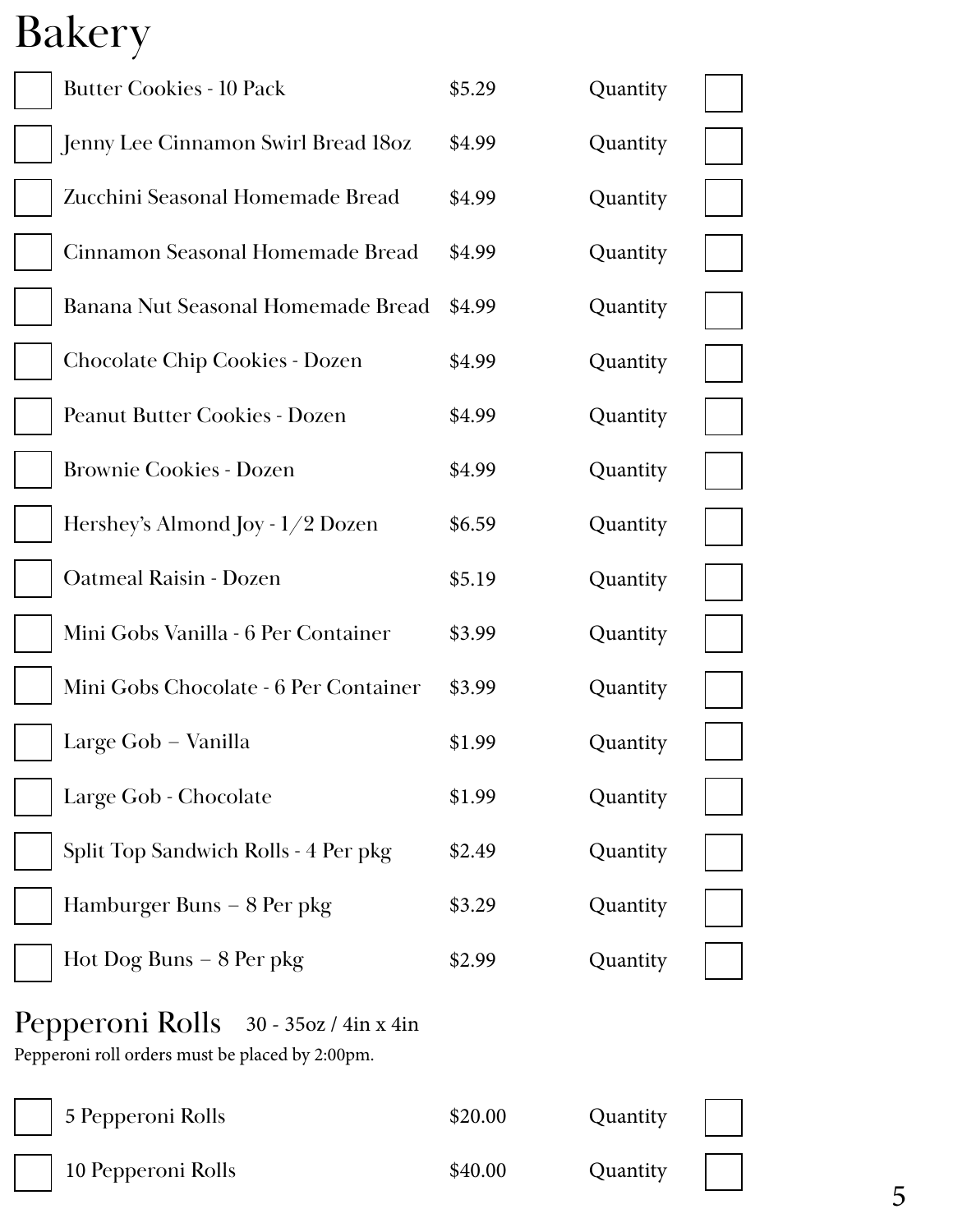Grocery

#### TF = Trax Farms

| Delallo Light Red Kidney Beans 15.50z | \$1.99 | Quantity |  |
|---------------------------------------|--------|----------|--|
| Delallo Chick Peas 15.5oz             | \$1.99 | Quantity |  |
| Delallo Gnocchi 160z                  | \$3.59 | Quantity |  |
| Delallo Fettuccine llb                | \$2.99 | Quantity |  |
| Delallo Vodka Sauce 24oz              | \$3.29 | Quantity |  |
| Delallo Traditional Sauce 24oz        | \$3.29 | Quantity |  |
| Delallo Meat Sauce 24oz               | \$3.29 | Quantity |  |
| Delallo Tomato Paste 60z              | .99    | Quantity |  |
| <b>Delallo Tomato Sauce 29oz</b>      | \$2.59 | Quantity |  |
| Delallo Pizza Sauce 14oz              | \$2.29 | Quantity |  |
| Delallo Spaghetti 1lb                 | \$2.99 | Quantity |  |
| Delallo Farfalle 1lb                  | \$2.99 | Quantity |  |
| <b>Amish Wedding Baby Beets 16oz</b>  | \$4.99 | Quantity |  |
| Breton Crackers - Regular 80z         | \$3.49 | Quantity |  |
| Breton Crackers - Mini 80z            | \$3.49 | Quantity |  |
| <b>Oyster Crackers 80z</b>            | \$3.99 | Quantity |  |
| Carba Nada Low Carb Noodles 10oz      | \$4.29 | Quantity |  |
| Wide Egg Noodles Amish Kitchens 120z  | \$2.99 | Quantity |  |
| Sugar 32oz                            | \$2.99 | Quantity |  |
| <b>Original Pretzel Crisps</b>        | \$3.49 | Quantity |  |
| <b>Sour Dough Pretzel Crisps</b>      | \$3.49 | Quantity |  |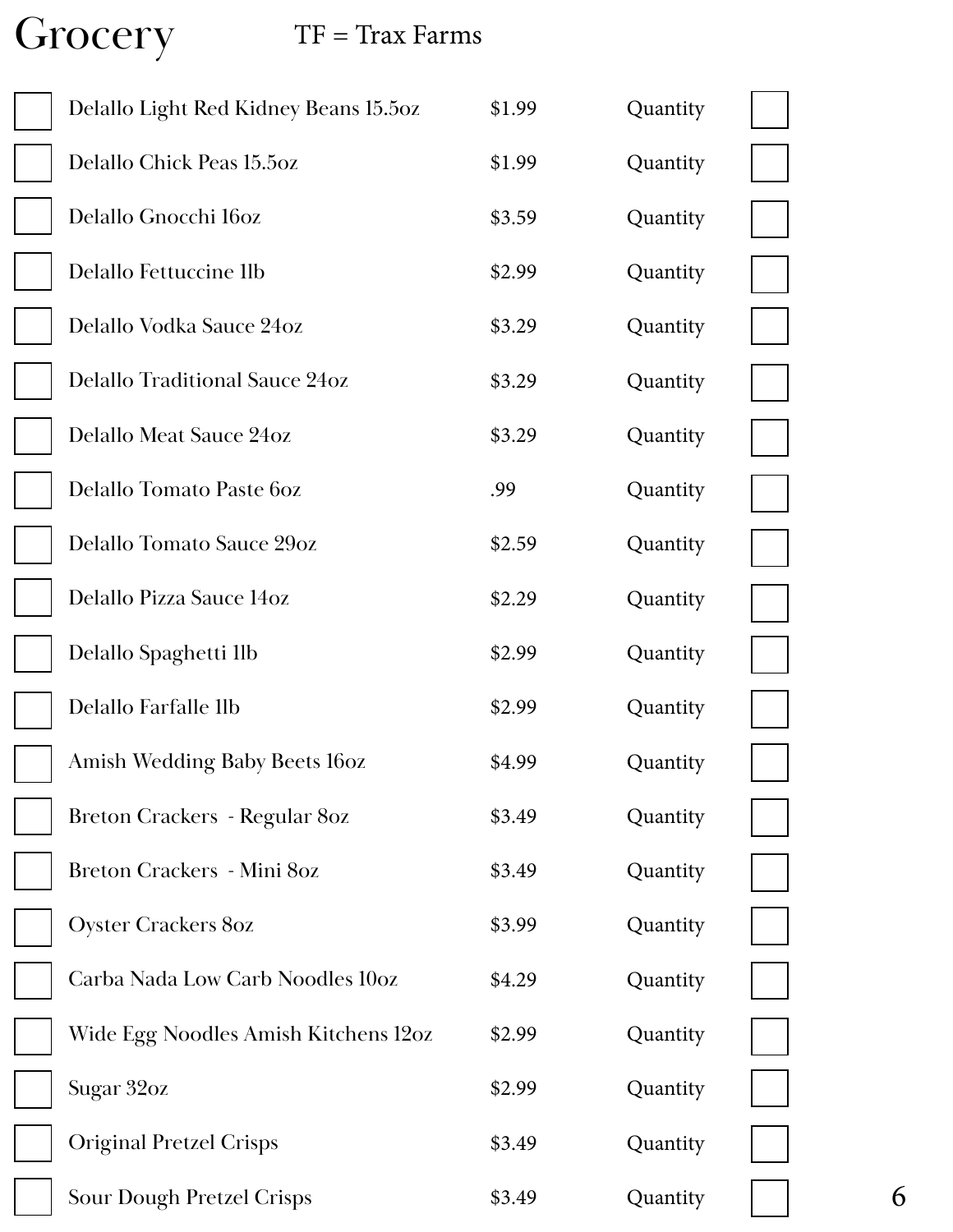| <b>Ritz Crackers 10.3oz</b>                          | \$4.49 | Quantity |   |
|------------------------------------------------------|--------|----------|---|
| Lays Classic Chips 80z                               | \$3.79 | Quantity |   |
| Nacho Cheese Doritos 9.75oz                          | \$4.29 | Quantity |   |
| TF Ranch Lovers Dressing 12oz                        | \$5.59 | Quantity |   |
| TF Creamy Vidalia Onion Dressing 12oz                | \$5.59 | Quantity |   |
| TF Apple Butter 12oz                                 | \$3.99 | Quantity |   |
| TF No Sugar Apple Butter 9oz                         | \$5.29 | Quantity |   |
| TF 100% Pure Honey 12oz                              | \$9.99 | Quantity |   |
| TF BBQ Sauce 15oz                                    | \$4.99 | Quantity |   |
| TF Apple Butter BBQ Sauce 15oz                       | \$5.99 | Quantity |   |
| Jif Peanut Butter 12oz                               | \$2.99 | Quantity |   |
| Hellman's Mayonnaise 15oz                            | \$4.99 | Quantity |   |
| Heinz Ketchup 20oz                                   | \$3.29 | Quantity |   |
| Heinz Yellow Mustard 20oz                            | \$2.99 | Quantity |   |
| Heinz Sweet Relish 10oz                              | \$1.99 | Quantity |   |
| Evelyns Edibles Chicken Noodle Soup Mix              | \$7.49 | Quantity |   |
| Evelyns Edibles Wedding Soup Mix                     | \$7.49 | Quantity |   |
| Evelyns Edibles Potato Soup Mix                      | \$7.49 | Quantity |   |
| <b>TF Strawberry Preserves 16oz</b>                  | \$6.99 | Quantity |   |
| Country Kettle Seedless Blackberry Preserves 160z    | \$4.99 | Quantity |   |
| Country Kettle Seedless Red Raspberry Preserves 160z | \$4.99 | Quantity |   |
| Country Kettle Hot Pepper Jelly 160z                 | \$4.99 | Quantity | 7 |
|                                                      |        |          |   |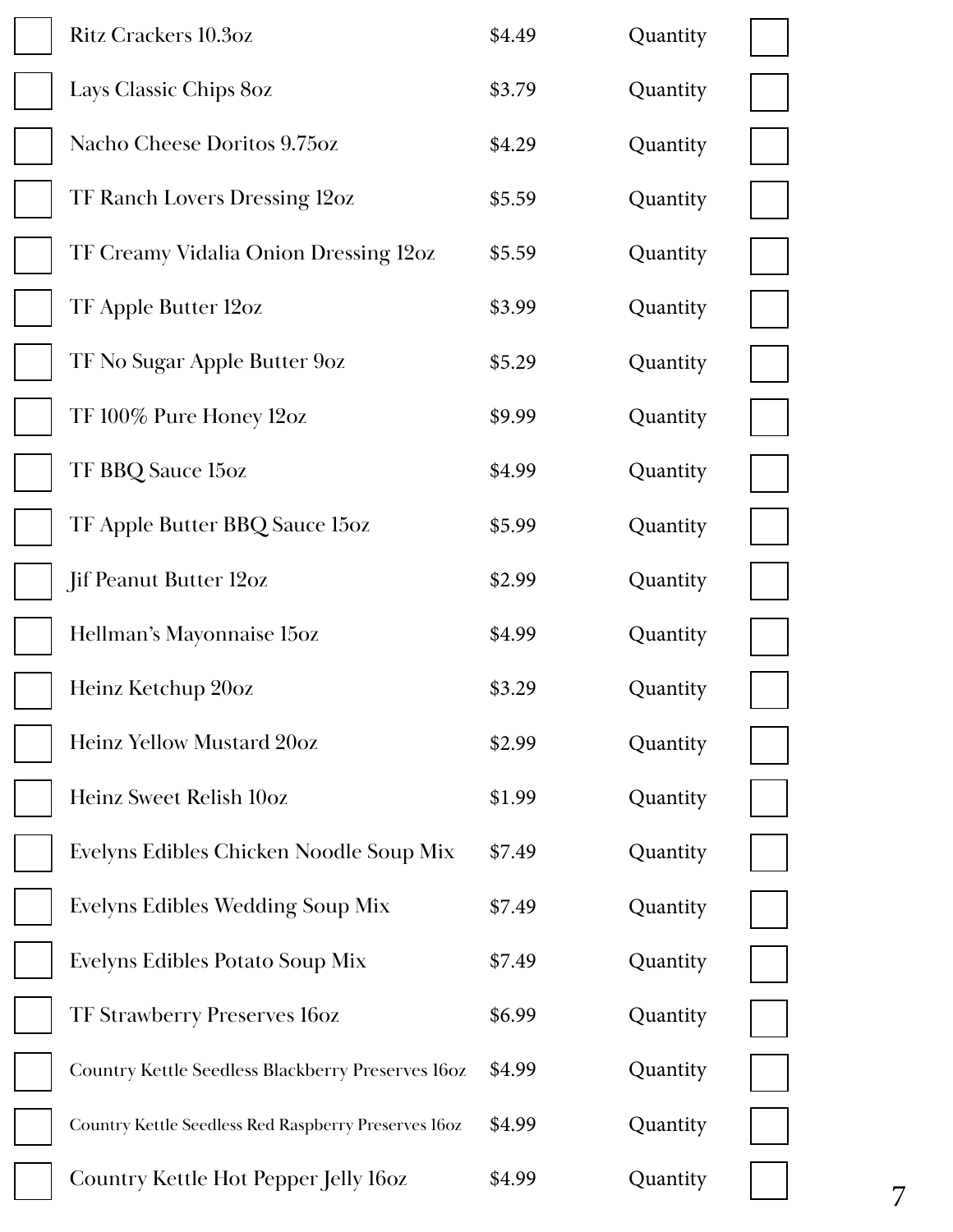| Sarris Chocolate Covered Pretzels 80z  | \$12.95 | Quantity |  |
|----------------------------------------|---------|----------|--|
| Near East Wild Rice Mix                | \$2.49  | Quantity |  |
| Beef Stock 32oz                        | \$4.99  | Quantity |  |
| Chicken Stock 32oz                     | \$4.99  | Quantity |  |
| <b>Unsalted Vegetable Stock 32oz</b>   | \$4.99  | Quantity |  |
| Sliced Peaches Amish Wedding 32oz      | \$6.99  | Quantity |  |
| <b>Blueberry Pancake Mix 24oz</b>      | \$4.29  | Quantity |  |
| TF Buttermilk Pancake Mix 160z         | \$5.49  | Quantity |  |
| Honey Buckwheat Pancake Mix 24oz       | \$4.29  | Quantity |  |
| <b>Rustic Rock Maple Syrup - 500ml</b> | \$12.99 | Quantity |  |
| TF Salso con Queso Dip 15oz            | \$5.99  | Quantity |  |
| TF Monterey Jack con Queso Dip 150z    | \$5.99  | Quantity |  |
| Mild Salsa Amish Wedding 14.5oz        | \$3.99  | Quantity |  |
| Hot Salsa Amish Wedding 14.5oz         | \$3.99  | Quantity |  |
| Kettle Korn Keystone Small             | \$6.00  | Quantity |  |
| Tortilla Chips Margaritaville          | \$3.99  | Quantity |  |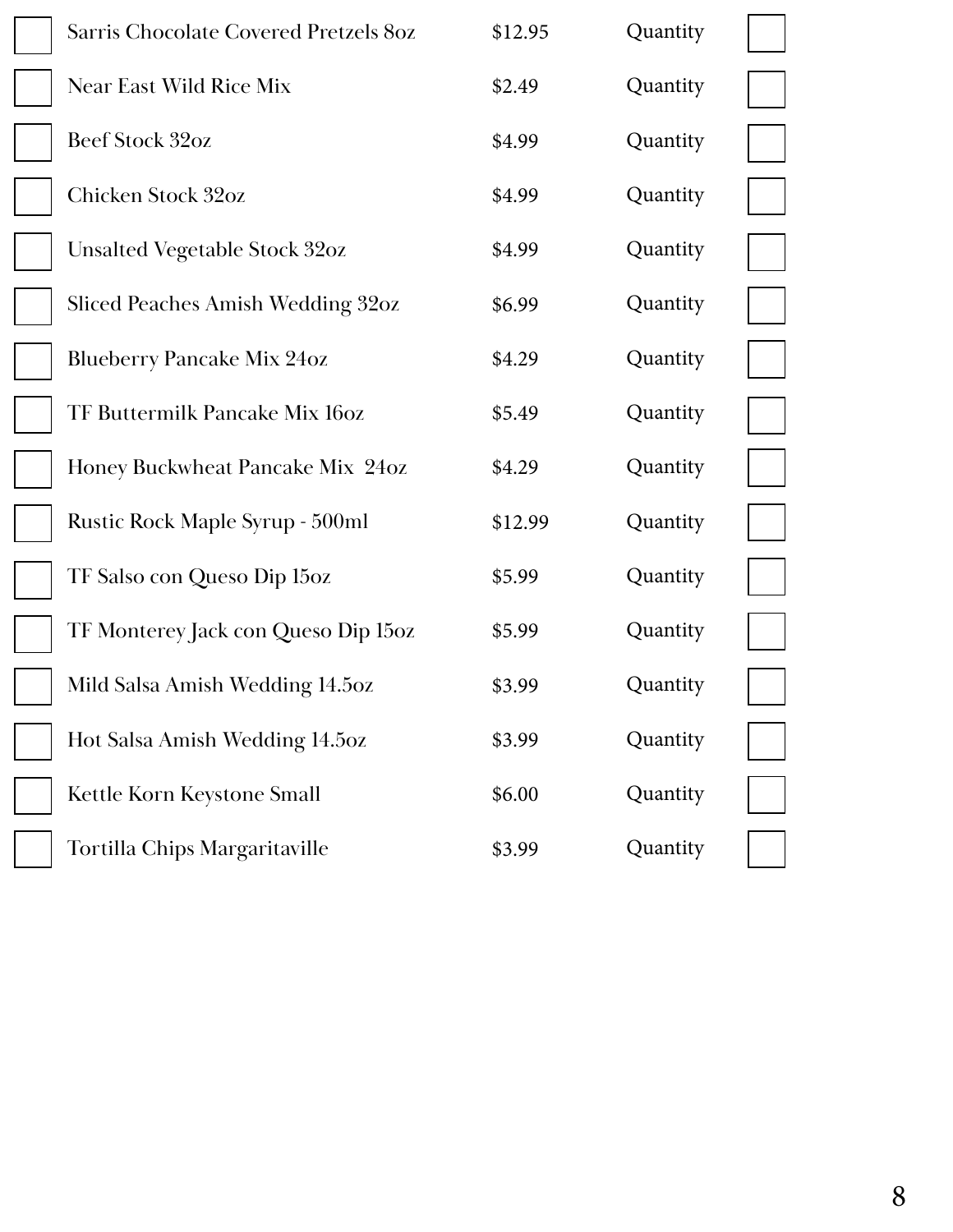## Produce Produce Curbside Prices are for Friday 12/11 only. Prices will be different on Tuesday12/15.

## Hot Buys

| <b>Brussel Sprouts</b>     | $$2.99$ lb  | Quantity |  |
|----------------------------|-------------|----------|--|
| Celery                     | \$1.49 each | Quantity |  |
| Iceberg Lettuce            | \$1.99 each | Quantity |  |
| <b>Strawberries</b>        | \$2.99 each | Quantity |  |
| <b>Red Seedless Grapes</b> | $$1.99$ lb  | Quantity |  |
| 31b Clementines            | \$4.99 each | Quantity |  |

## Vegetables

|  | Asparagus                  | \$3.99 bunch | Quantity |   |
|--|----------------------------|--------------|----------|---|
|  | <b>Green Beans</b>         | \$2.99 lb    | Quantity |   |
|  | <b>Beets - Loose</b>       | \$1.99 lb    | Quantity |   |
|  | <b>Broccoli</b>            | \$3.99 bunch | Quantity |   |
|  | Cabbage - Red              | \$1.49 lb    | Quantity |   |
|  | Cabbage - Green            | $.99$ lb     | Quantity |   |
|  | Carrots - 1lb bag          | \$1.29 each  | Quantity |   |
|  | Carrots - Baby cut 1lb bag | \$1.99 each  | Quantity |   |
|  | Carrots - 2lb bag          | \$1.99 each  | Quantity |   |
|  | Cauliflower                | \$3.99 each  | Quantity |   |
|  | Cucumbers                  | \$1.29 each  | Quantity |   |
|  | Eggplant                   | \$2.49 each  | Quantity | 9 |
|  |                            |              |          |   |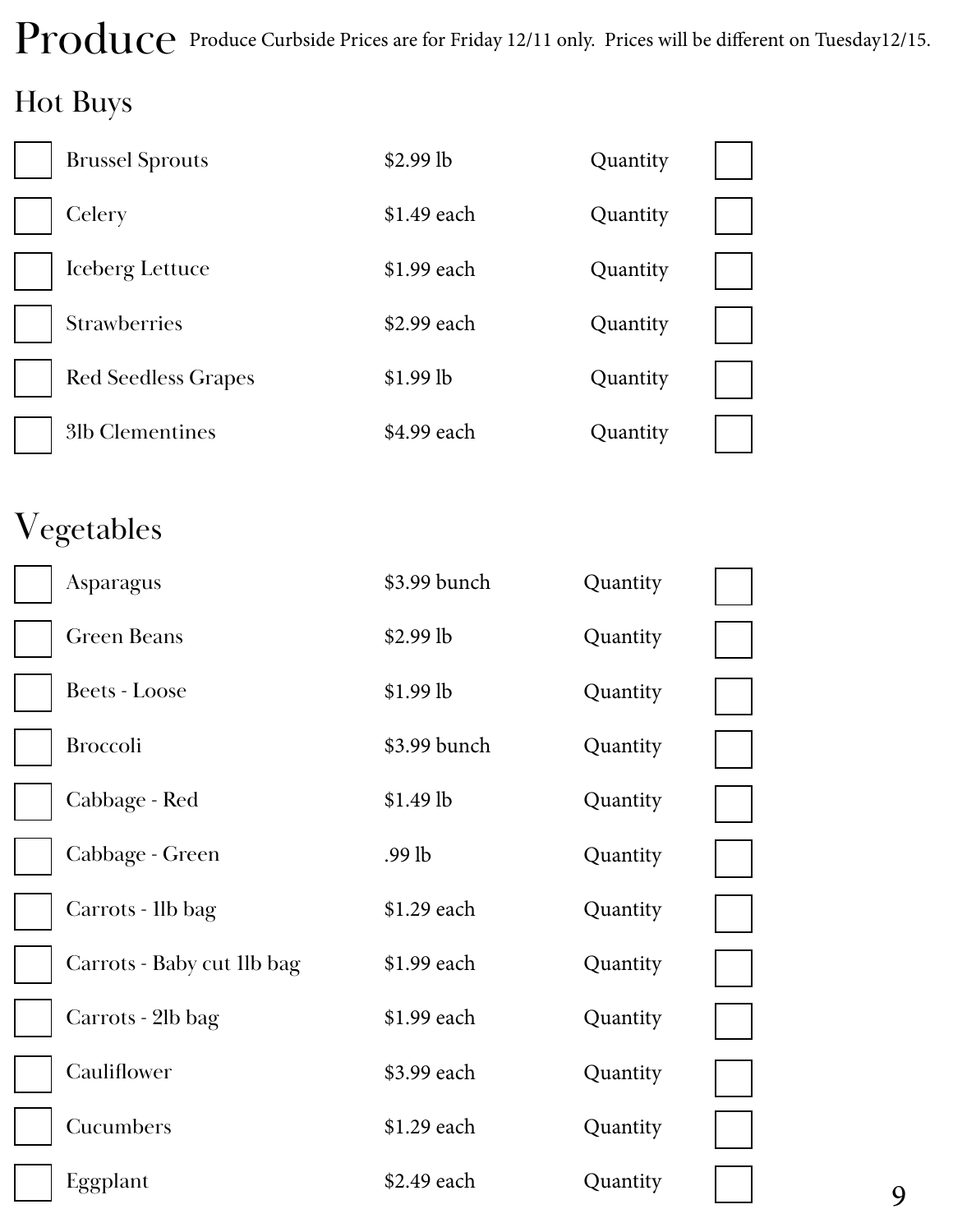| Garlic                         | \$4.99 lb    | Quantity |  |
|--------------------------------|--------------|----------|--|
| $Parsley - Curly$              | \$1.49 bunch | Quantity |  |
| Cilantro                       | \$1.49 bunch | Quantity |  |
| <b>Boston</b> lettuce          | $$2.99$ lb   | Quantity |  |
| <b>Green Leaf Lettuce</b>      | $$2.99$ lb   | Quantity |  |
| <b>Red Leaf Lettuce</b>        | $$2.99$ lb   | Quantity |  |
| <b>Romaine Lettuce</b>         | $$2.99$ lb   | Quantity |  |
| <b>Green Onions</b>            | .99 each     | Quantity |  |
| <b>Red Onions</b>              | $$1.69$ lb   | Quantity |  |
| <b>Spanish Onions</b>          | $$1.69$ lb   | Quantity |  |
| <b>Yellow 3lb Onions</b>       | \$2.99 bag   | Quantity |  |
| <b>Jumbo White Onions</b>      | $$1.69$ lb   | Quantity |  |
| <b>Sweet Onions</b>            | $$1.69$ lb   | Quantity |  |
| Shallots                       | \$3.99 lb    | Quantity |  |
| Parsnips                       | \$2.99 lb    | Quantity |  |
| White Ohio Potatoes 5lb bag    | \$3.99 bag   | Quantity |  |
| Idaho/ Russet Potatoes 5lb bag | \$3.99 bag   | Quantity |  |
| <b>Red Potatoes</b>            | \$1.19 lb    | Quantity |  |
| <b>Red Creamers Potatoes</b>   | $$1.99$ lb   | Quantity |  |
| <b>Idaho Potatoes</b>          | $.99$ lb     | Quantity |  |
| <b>Sweet Potatoes</b>          | \$2.99 lb    | Quantity |  |
| Yams                           | $$1.19$ lb   | Quantity |  |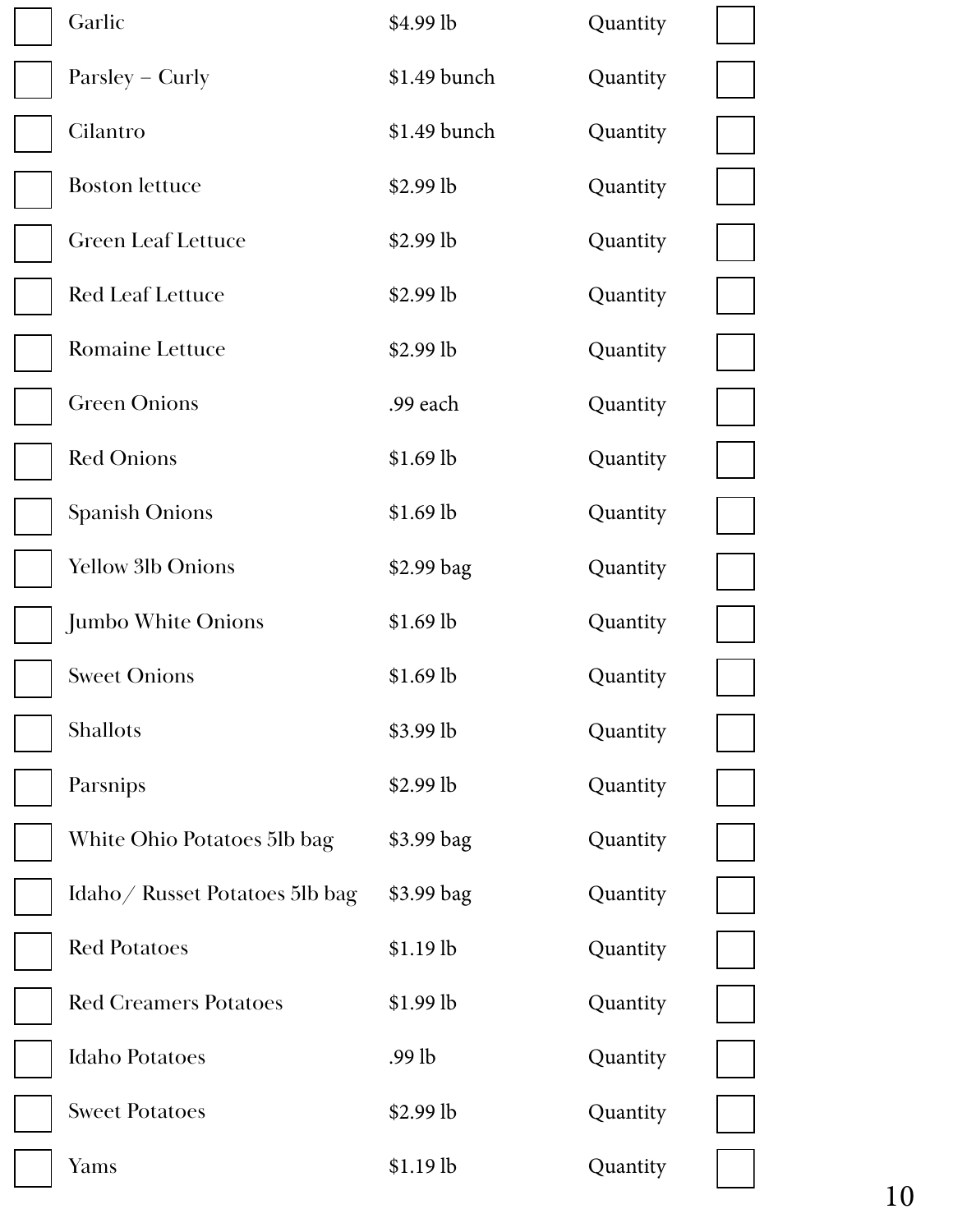| Large Green Pepper           | \$1.49 each | Quantity |  |
|------------------------------|-------------|----------|--|
| <b>XL Red Pepper</b>         | \$1.99 each | Quantity |  |
| <b>XL Yellow Pepper</b>      | \$1.99 each | Quantity |  |
| <b>XL Hot Pepper</b>         | \$3.99 lb   | Quantity |  |
| <b>XL Orange Pepper</b>      | \$1.99 each | Quantity |  |
| <b>11b Radish</b>            | \$2.49 each | Quantity |  |
| <b>Baby Spinach</b>          | \$2.99 each | Quantity |  |
| <b>Acorn Squash</b>          | \$1.99 lb   | Quantity |  |
| <b>Butternut Squash</b>      | $$1.99$ lb  | Quantity |  |
| Spaghetti Squash             | \$1.99 lb   | Quantity |  |
| Zucchini                     | \$1.99 lb   | Quantity |  |
| <b>Beefsteak Tomatoes</b>    | $$2.99$ lb  | Quantity |  |
| Grape Tomatoes - pint        | \$2.99 each | Quantity |  |
| <b>Roma Tomatoes</b>         | \$2.99 lb   | Quantity |  |
| <b>Cluster Vine Tomatoes</b> | \$2.99 lb   | Quantity |  |
| Turnips                      | \$1.49 lb   | Quantity |  |
| <b>Mary Mushrooms</b>        | \$2.99 each | Quantity |  |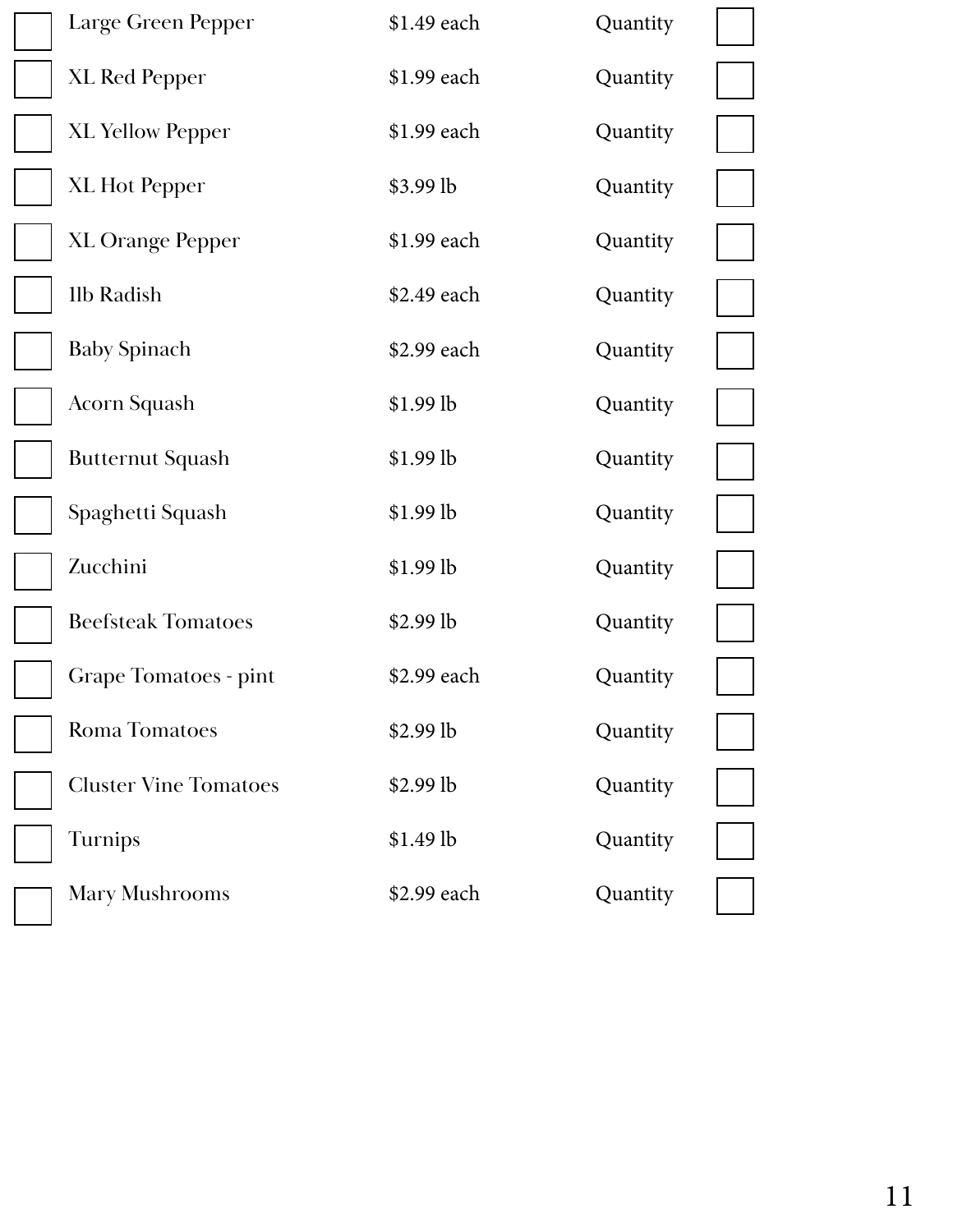## Fruit

Apples are sold by the pound or peck. Please indicate how many pounds or pecks you would like.

| <b>Red Delicious Apples</b>  | \$1.99 lb OR \$11.99 peck Pounds            |          | Pecks |
|------------------------------|---------------------------------------------|----------|-------|
| Gala Apples                  | $$1.99 \, lb \quad OR \quad $11.99 \, peck$ | Pounds   | Pecks |
| <b>Golden Apples</b>         | $$1.99$ lb OR $$11.99$ peck                 | Pounds   | Pecks |
| <b>Fuji Apples</b>           | \$1.99 lb $OR$ \$11.99 peck                 | Pounds   | Pecks |
| <b>Granny Smith Apples</b>   | \$1.99 lb OR \$11.99 peck Pounds            |          | Pecks |
| <b>Macintosh Apples</b>      | $$1.99$ lb OR $$11.99$ peck                 | Pounds   | Pecks |
| <b>Empire Apples</b>         | $$1.99$ lb OR $$11.99$ peck                 | Pounds   | Pecks |
| <b>Bananas</b>               | $.69$ lb                                    | Quantity |       |
| Blueberries                  | \$3.99 pint                                 | Quantity |       |
| Cranberries                  | \$2.99 bag                                  | Quantity |       |
| <b>Green Seedless Grapes</b> | $$2.99$ lb                                  | Quantity |       |
| Red Grapefruit               | \$1.99 each                                 | Quantity |       |
| Lemons                       | \$1.19 each                                 | Quantity |       |
| Limes                        | .69 each                                    | Quantity |       |
| Cantaloupe                   | \$3.99 each                                 | Quantity |       |
| Honeydew                     | \$5.99 each                                 | Quantity |       |
| <b>Bartlett Pears</b>        | \$2.49 lb                                   | Quantity |       |
| <b>Bosc Pears</b>            | \$2.49 lb                                   | Quantity |       |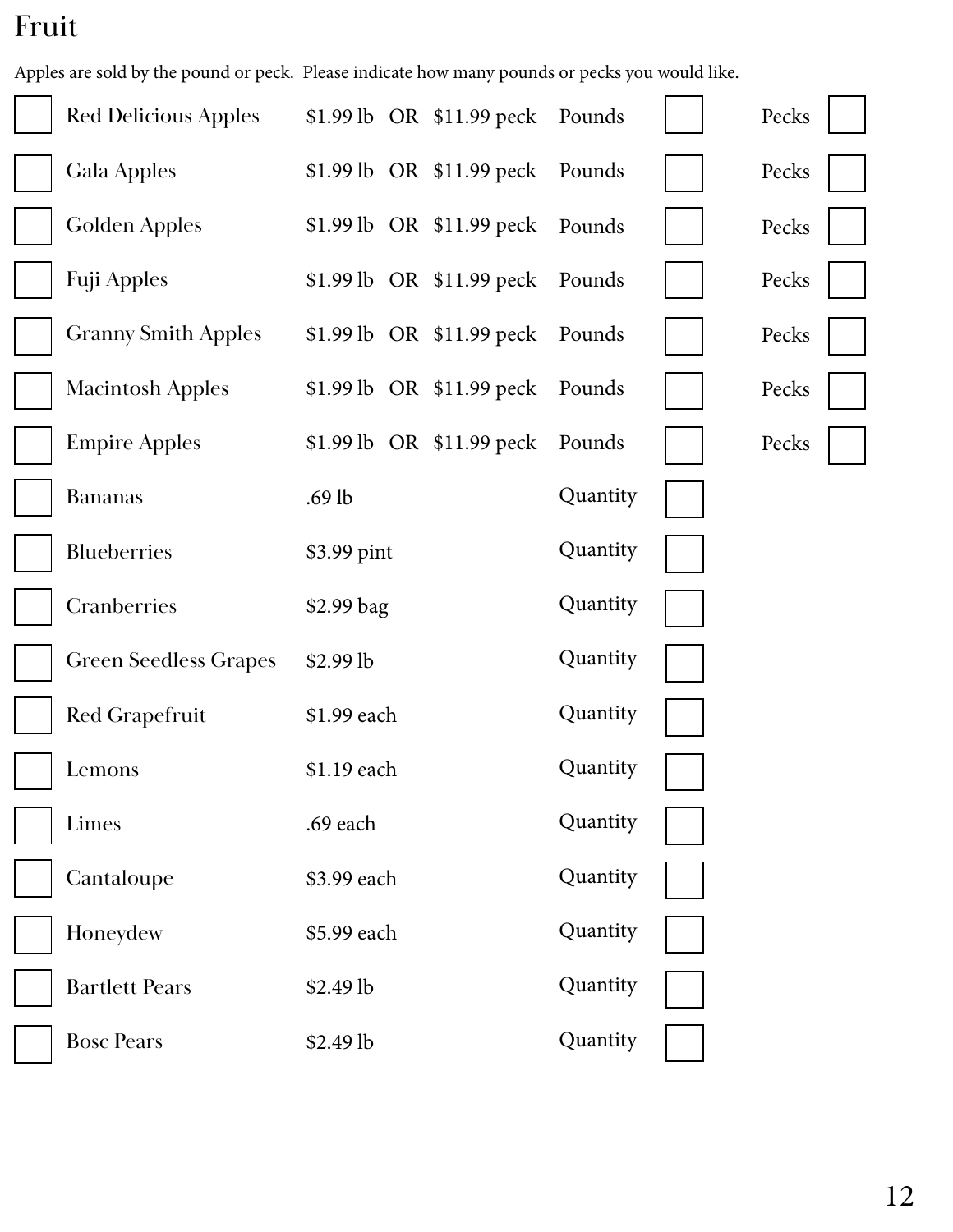| Avocados           | \$1.99 each                | Quantity |  |
|--------------------|----------------------------|----------|--|
| Coconuts           | \$3.99 each                | Quantity |  |
| Figs Nutra Golden  | \$4.99 each (pkg) Quantity |          |  |
| Pineapple – golden | \$3.99 each                | Quantity |  |

## Homemade Apple Cider

| Apple Cider - Gallon                            | \$5.99 each | Quantity $\vert \vert$ |  |
|-------------------------------------------------|-------------|------------------------|--|
| Apple Cider - Half Gallon                       | \$3.99 each | Quantity               |  |
| Apple Cranberry Cider - Half Gallon \$4.49 each |             | Quantity               |  |